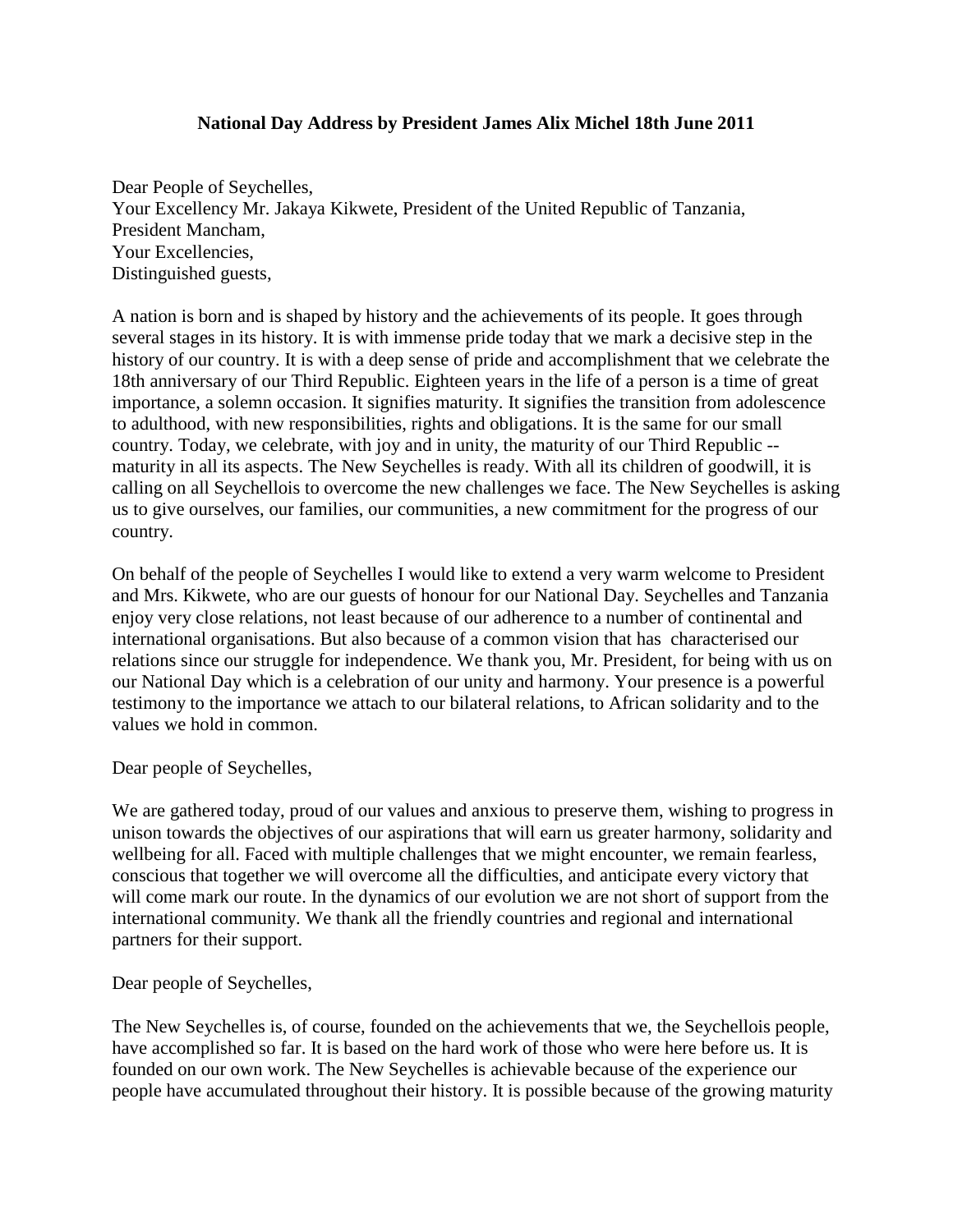of the Seychellois people. It is possible because we realize that for our small country to survive and blossom in this changing and difficult world environment, we have to bring together all our forces, all our talents, all our resources, all our goodwill. It is possible because the Seychellois people have the qualities, the values that promote unity, love and harmony. It is possible because Seychellois have the capacity to work, they are intelligent, and they are determined.

Recently we exercised our civic right in peace and serenity. The international community have acknowledged the good conduct of the election and its result. The majority of the Seychellois people have entrusted to me another five-year mandate as their President. Once again, I thank you for the display of your confidence in me. Let us make a commitment to our country to work even harder. Join me. Together, during the next five years, let us work so that our vision can become a reality.

The accomplishment of our vision depends on our determination, our commitment and hard work. There is no magic wand to help us overcome the challenges we face. We have to do it through our own sweat. God has given us the courage, strength and intelligence to do it. We can do it through our work. Let us do it so that Seychelles can improve and become better. Let us do it together, with a sense of patriotism, in the spirit of national unity, with innovation, for the New Seychelles.

In the New Seychelles I will take harsh measures against those who believe they can hold our country hostage. We will not tolerate xenophobia and systematic propaganda which sow hatred in the name of freedom of expression. We have to eliminate all bad practices which can hold us back in our development, and which can damage our international image. One example is corruption. I say it loudly that corruption in the New Seychelles, in both the public and private sectors, will not be tolerated. It is not a phenomenon that is widespread in our administration and our country in general, but I will cut its head off once and for all if and where it exists. Firm action, without pity, will be taken where we hear there is corruption undermining us, and where we have proof of it.

In my inauguration address I spoke of a moral, spiritual, cultural and social renaissance. Today, I want to go further. We have to deal with a host of social problems -- the trafficking and consumption of drugs, crime, delinquency, antisocial behaviour, prostitution, alcohol abuse, child abuse, and others. We have to fight these social scourges with courage and determination. Some of the crimes have been so shocking that some of us have been asking where our country is heading to. What has happened to the fabricof our society which has traditionally been characterized by our peaceful atmosphere and our sense of compassion?

When violence and crime reach even our homes, when criminal activities shake our communities, we have to better equip our institutions to deal with the alarming increase in crime. We often hear talk of making our police force more efficient, more professional, to fight crime. Yes, there are plenty of improvements to be made. Our forces of of law and order must remain connected to the people. We also need to strengthen the culture of respect for the law, respect for State structures and institutions. And, of course, respect for others. We are all for a country that is clean and that functions well. A country where discipline is the norm. We will not tolerate crime, theft, banditry … in our country. But we also have to be realistic. The Police catch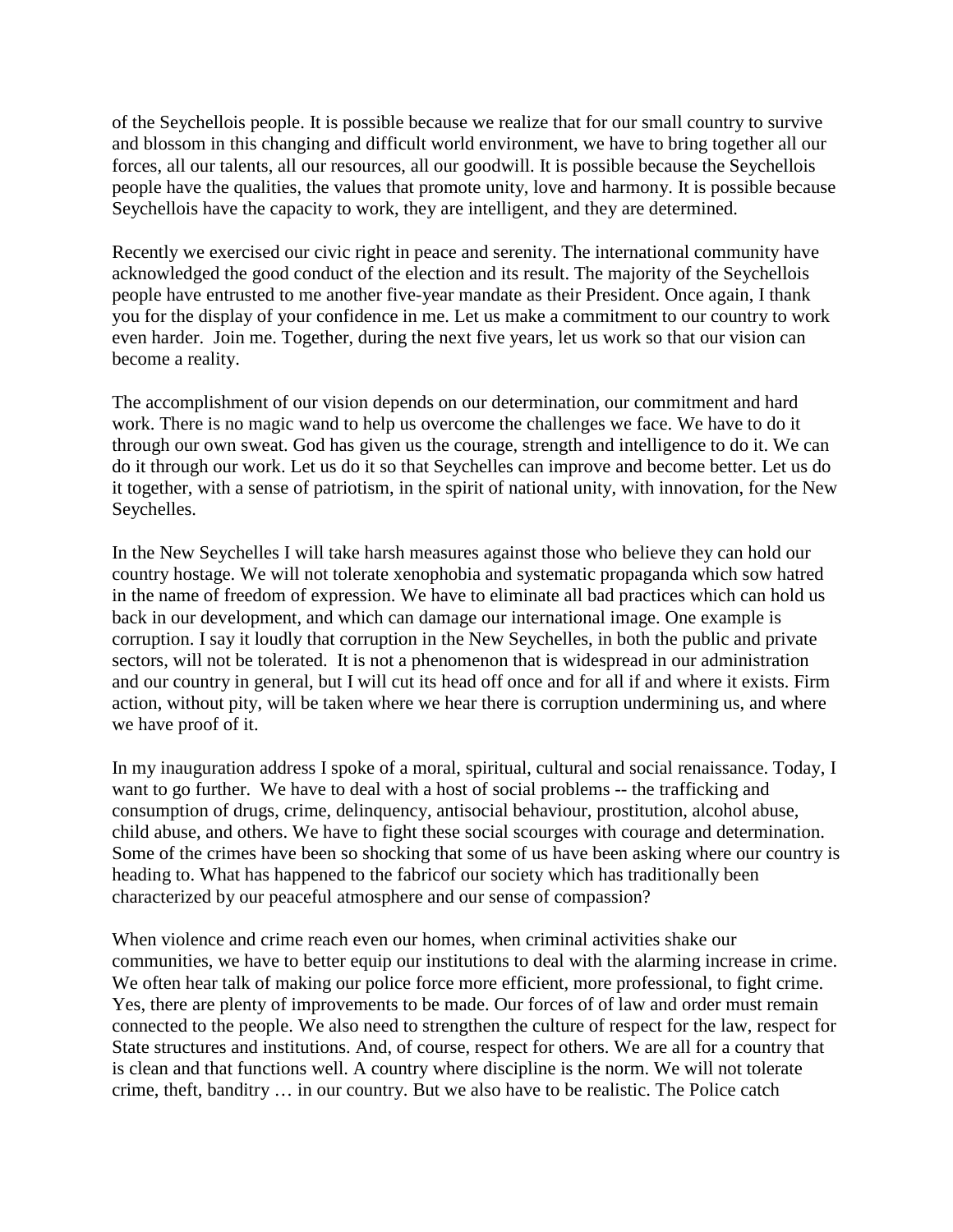criminals --- they arrest many criminals. But if after the justice system remains cumbersome, slow and lethargic, we will continue to see a rise in crime in our country. It is the judiciary, and not the Police, that judges and sentences criminals. Therefore, things have to be fixed, if we are to win the fight against crime.

Those who break the law will have to face the consequences. And depending on the gravity of their crimes, they will serve their sentences far away from Mahe, far away from society, and where they will also have the possibilities to rehabilitate themselves.

Drug trafficking and drug abuse are often the reason for crime. Therefore, in the context of our policy of zero tolerance, we are preparing a new initiative which will target traffickers and consumers. We will be harsh and pitiless against traffickers. We will show compassion towards consumers and give them the opportunity to rehabilitate. The Police, NDEA, FIU, Judiciary and of course our communities in general, are all included in this new initiative. It consists of several components such as education and public sensitization, increased financing, more resources, additional training for the law and order agencies, the detention of traffickers on an outlying island, amendments to the laws to reinforce and speed up prosecution, the confiscation of the proceeds of crime, and a comprehensive rehabilitation programme for consumers in a special centre where they will also receive help to undergo detoxication and reintegration into society. I am proposing that one or two judges are appointed to deal specifically with drugs cases rapidly. It is not acceptable that hundreds of persons who have been arrested for drug trafficking and possession remain free and continue with their business of poisoning our nation. Our people have had enough of this drugs scourge. They are asking for decisive action and severe measures. We all have to join this fight.

Furthermore, our country is in need of a moral, spiritual, cultural and social REVOLUTION, for us to regain our traditional values, and to inculcate these values in our children. Those who are responsible for the education of our children, be they parents or teachers, have to make a serious and sincere commitment towards ensuring that our children are brought up with the values that we inherited from our grandparents. The perception that government is responsible for everything has to change. The New Seychelles, the new commitment, demands that that the time has come for you to become an active partner in your own personal development, and in the progress of our families, communities and country. The only way to ensure that we sustain our economic reform programme, which has brought us a lot of success, is to bring up strong men and women who have self-esteem and respect for their country. Soon I will launch a national dialogue which will include the participation of representatives of all districts and communities. We will hold debates and find the cure to the diseases gnawing away at our communities. This national debate is the first priority on my agenda for the next five years. It will provide the basis for all the decisions that government will take to enable all of us together to find strategies to fight the social ills in our country.

The national dialogue will also address the health service. I am fully aware that the majority of professionals in that sector are working with devotion and professionalism, often under difficult conditions. However, there remains a perception that our service delivery is not good enough, that the health care we provide is not at the level of expectations. What is clear to me is that we have to re-establish confidence in our health system. Where it is necessary to eliminate weaknesses, we shall do so. Where it is necessary to strengthen or replace existing structures,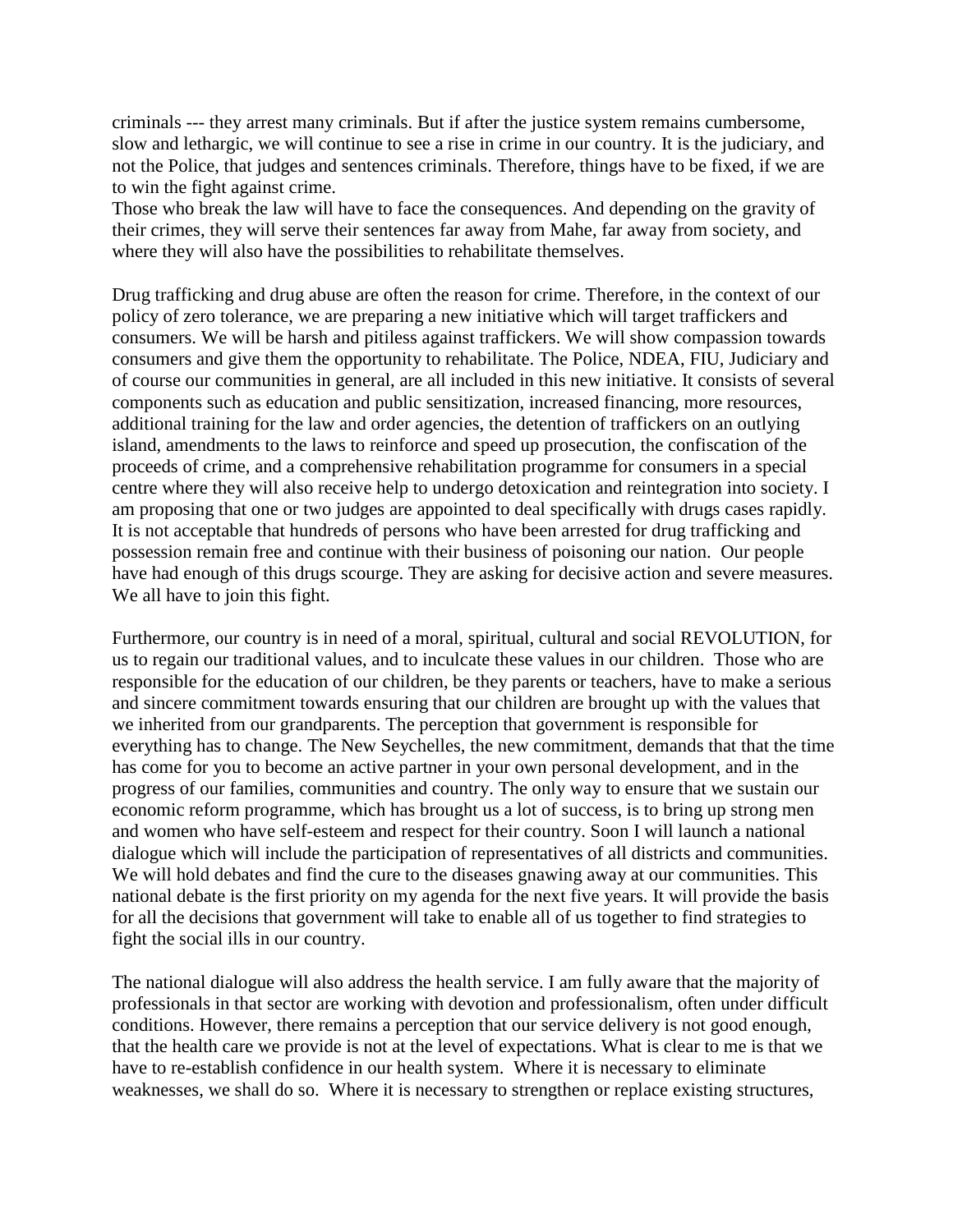we shall do so. We must, in particular, put in place a new management system for the health service. But we also have to assume our personal responsibility for our own health.

Public service has always been an issue of concern. A public service that is attentive, well prepared, compassionate, dynamic and efficient, is a reflection of the State and government. It is there to serve all citizens, without exception. It must remain connected with the people, always listening to what people have to say. In the New Seychelles, our public service has to be staffed by dynamic people who are professional and serious. They must be innovative, and have the interest of the people at heart. In the New Seychelles we must aim for excellence. I will not tolerate mediocrity and laissez-faire. It is important that we undertake positive changes that address public concerns. In the New Seychelles, we shall clean up wherever it is necessary. I have always said that I do not work for election only, rather all my decisions are based on what is good for Seychelles and thre Seychellois people.

At the first meeting of my new Cabinet of Ministers, I gave clear instructions that each Ministry should undertake an evaluation of its strengths and weaknesses, and the opportunities and challenges that it faces. Each Ministry should present a document which not only notes these points, but also includes an implementation plan to improve its services and eliminate bad practice.

Public service is a noble and satisfying task. Let us discharge our duties and responsibilities with compassion. I am also aware that if Government wishes to retain its best professionals to make the public service function, it must pay them well, and motivate them to stay and give of their best. I have asked the Department of Public Administration to work on an appropriate scheme of service.

At the same time, in order to achieve our aims and objectives, we have to make sure we put in place measures to improve the public service. I intend to propose major changes in the public service early next year. Such an exercise necessitates the allocation of a budget, changes in certain regulations and policy, in order to put in place facilities to guarantee the change in the public service. It is important that we make positive changes that reflect the concerns of the public.

We cannot treat the public service in isolation from the private sector. The private sector is also a privileged partner of Government in contributing to policy making and strategic planning. It is not Government's role to set up businesses; it is Government's role to create the platform upon which businesses can flourish. We create that environment that will bring greater prosperity and well-being for Seychelles. And today, businesses – large foreign investments as well as big Seychellois enterprises – are doing well. They have a duty to show social corporate responsibility to their communities. They could play a greater role in supporting the communities in which they have grown, or do business. Our country has given you the opportunities to succeed and thrive, so do not let Government alone shoulder the burden of supporting communities. Let us assume our responsibilities. For example, adopt a school in the district. Adopt a playground. Adopt a clinic. Get more involved in the community. In our New Seychelles, everyone has to make a contribution. And we count on you.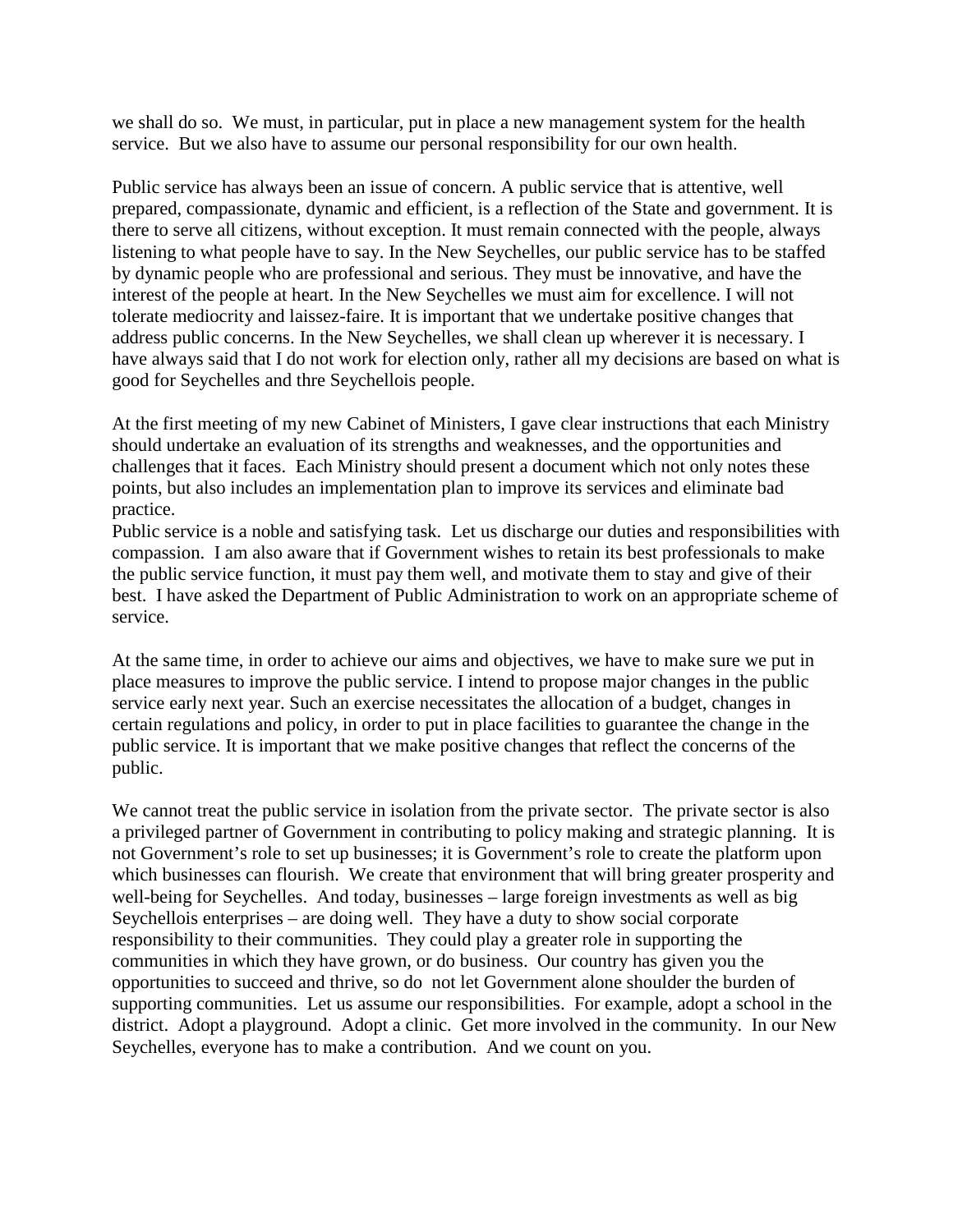Another point which I think we must consider is the role of the Opposition in our country. The New Seychelles is characterised by a participative and evolving democracy. But now we no need to go further in this direction. We have to aim higher, and always put the interests of Seychelles above all. We need an Opposition that is serious. That is clear for Seychellois who have expressed their opinion in the ballot box. We hope to see an Opposition that is loyal to the country. An Opposition that respects the integrity and intelligence of the people of Seychelles. An Opposition that is more mature, like our democracy. A constructive Opposition. People are asking for an Opposition which debates in the interests of Seychellois in the National Assembly, and corrects the Government where it is wrong. And I, and my Government, are ready to work with the Opposition if they follow these criteria. If they adopt these patriotic values. If they join us in building a new Seychelles. If they give us a new commitment. As for me, my arms are wide open. My heart is open. We need all the sons and daughters of Seychelles – without exception – in building this great enterprise. Let us, in this New Seychelles, promote more dialogue and consultation. There is no place for hatred, contempt, xenophobia, violence and insults.

## Dear People of Seychelles,

This evolution towards our aspirations for a New Seychelles demands a radical transformation. A transformation in the way with think, in the way we act, and in the way we work. Above all, a structural and institutional transformation.

I have always believed in the devolution of power. That is to say, more power for the people. Reinforce power in the hands of our communities. It is the people who have brought us where we are today. We must listen to the people and to their aspirations. Remain engaged with them. My aim is to put more power in the hands of our communities. The best way to do this is through District Councils which will be elected by the inhabitants of each district. It is the elected representatives who will solve the problems that people bring to them. This too, will be addressed by the national dialogue which will decide on how to proceed with this proposal. We feel the great need to decentralize services. We have already made some starts towards decentralization. We have started, but we must ensure its efficiency.

We must continually sensitise our communities on the importance of getting up and striving for oneself, instead of depending on others or on the State. There is employment in the country, and we are continuing to create opportunities for more employment in line with the growth of the economy. Today, when the majority of people are fending for themselves, and when there are many opportunities for employment, let us encourage those who are without a job to find productive employment. For you the citizen who has not yet decided to get up and strive for yourself, the time has come for you to do so. We are living in a new Seychelles. I acknowledge, nevertheless, that there are certain weaknesses in the system of placing young people in employment. The Ministry concerned should address these weaknesses immediately. If there are many employment opportunities in the country, why then does it take a young unemployed person more than three months, and sometimes even longer, to get a job and start working? All work is noble. The fruits of all our labour contribute to the development and prosperity of our country. I appeal to all those who can work, and who are not working, especially the young, to seize the opportunities that exist. Let us do it for ourselves, our families, our communities, and our country. Let us get up and strive!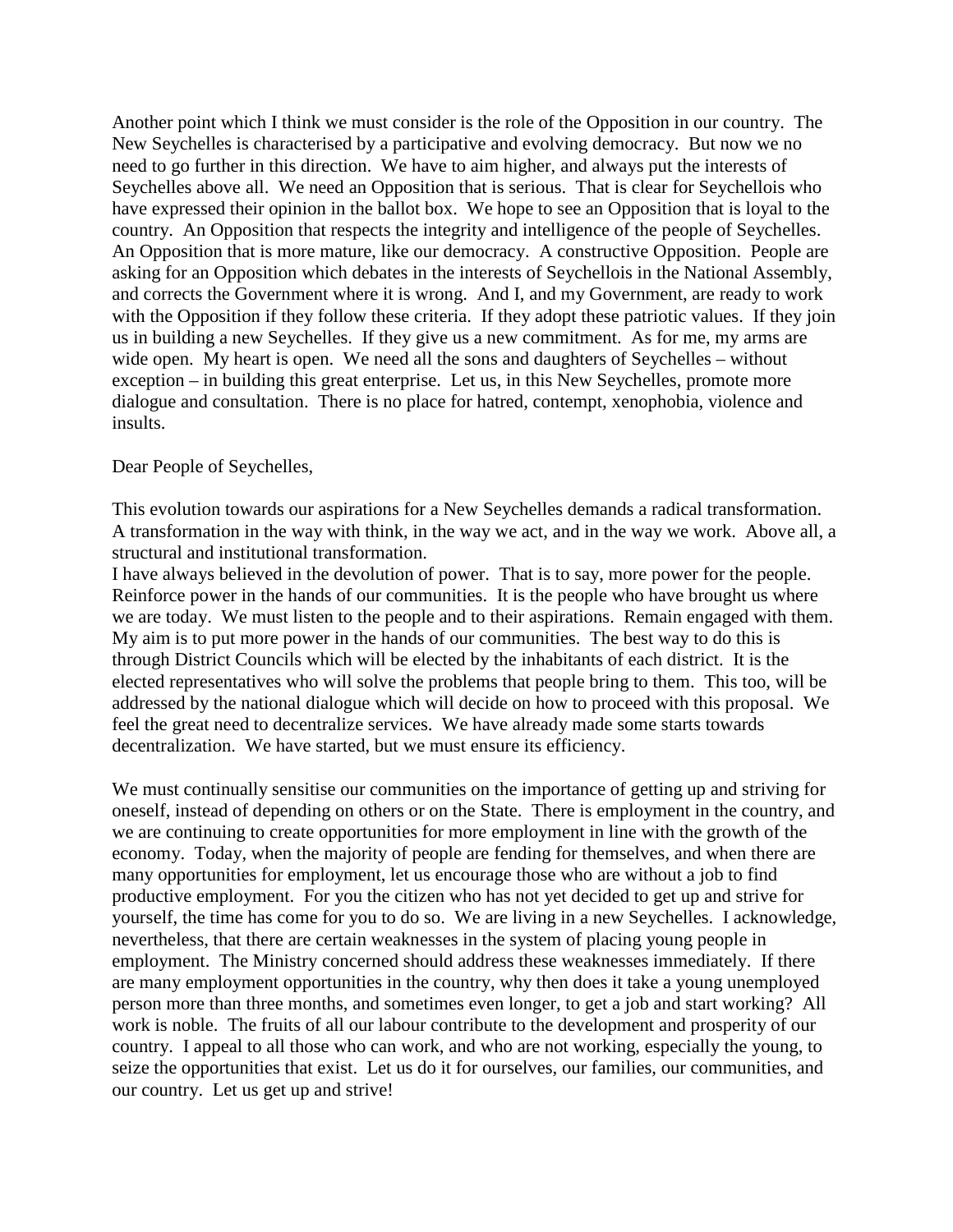Of course, those who cannot work, for example the disabled, and – in some seasons – farmers, local fishermen and stevedores – the State will always protect you. We will continue to provide assistance through the Social Welfare Agency. This Agency is the subject of almost all my speeches. I speak often of the need to review procedures and help those who need assistance. I will continue to speak out on behalf of those who are disappointed with this Agency. I shall always say that it is wrong when a person in need has to wait over one month, or even longer, to get a reply to their application. We shall put an end to such frustrations. This Agency will have to fix what is not working. I challenge the Ministry concerned to review the efficiency and procedures of this Agency to provide needed assistance. Let us never allow a child to go to bed on an empty stomach because of weaknesses in a system set up specifically to assist the more vulnerable.

Another source of frustration and annoyance among our citizens is the slowness of procedure in the Planning Authority. There are too many complaints about its functioning. This ties the hands of our people. They become frustrated. It places obstacles in our development. This kind of mentality and unnecessary bureaucracy must stop at once. We shall review the functioning of the Planning Authority very quickly.

When we speak about structural and institutional transformation, there are a number of things we must do to consolidate and further our political maturity and democratic culture. You will recall that some time ago I set up a Constitutional Review Committee which included representatives of political parties and the civil society. That Committee had made certain recommendations which I have been considering. More recently, the recommendations of the presidential electoral observers reiterated the measures that I was already taking, to strengthen our democracy and remain engaged with the people.

Firstly, I shall establish an Electoral Commission. Its function will include a revision of all legislation concerning elections held in Seychelles, including the regulatory framework for political parties in line with Articles 117 and 118 of our Constitution, and regulations concerning the sources of funding and expenditures of political parties. The creation of an Electoral Commission will necessitate an amendment to our Constitution. The Bill for this amendment has already been submitted to the National Assembly.

Secondly, and again in line with the recommendations of the Constitutional Review Committee, we shall be amending the Public Order Act. The amendments will be presented to the National Assembly very shortly.

Thirdly, the Ministry of Finance & Trade will be reducing the licence fees for the operation of private radio and television stations. Their activities will continue to be governed by law. Again, in the context of reinforcing democracy, transparency and good governance in the New Seychelles, and modernising our society, there is an urgent need to review and update certain laws which have become archaic. For example, today the people who have built on land that they had inherited, but whose ownership has been contested, or has not been legally subdivided, cannot benefit from a bank loan to repair or rebuild their houses. This is not fair, and we must rectify this situation, and many others through legal means.

In our New Seychelles, we need a Defence Force which is ready to face any eventuality. They are guardians of our sovereignty, and the ultimate shield against all threats to our territorial